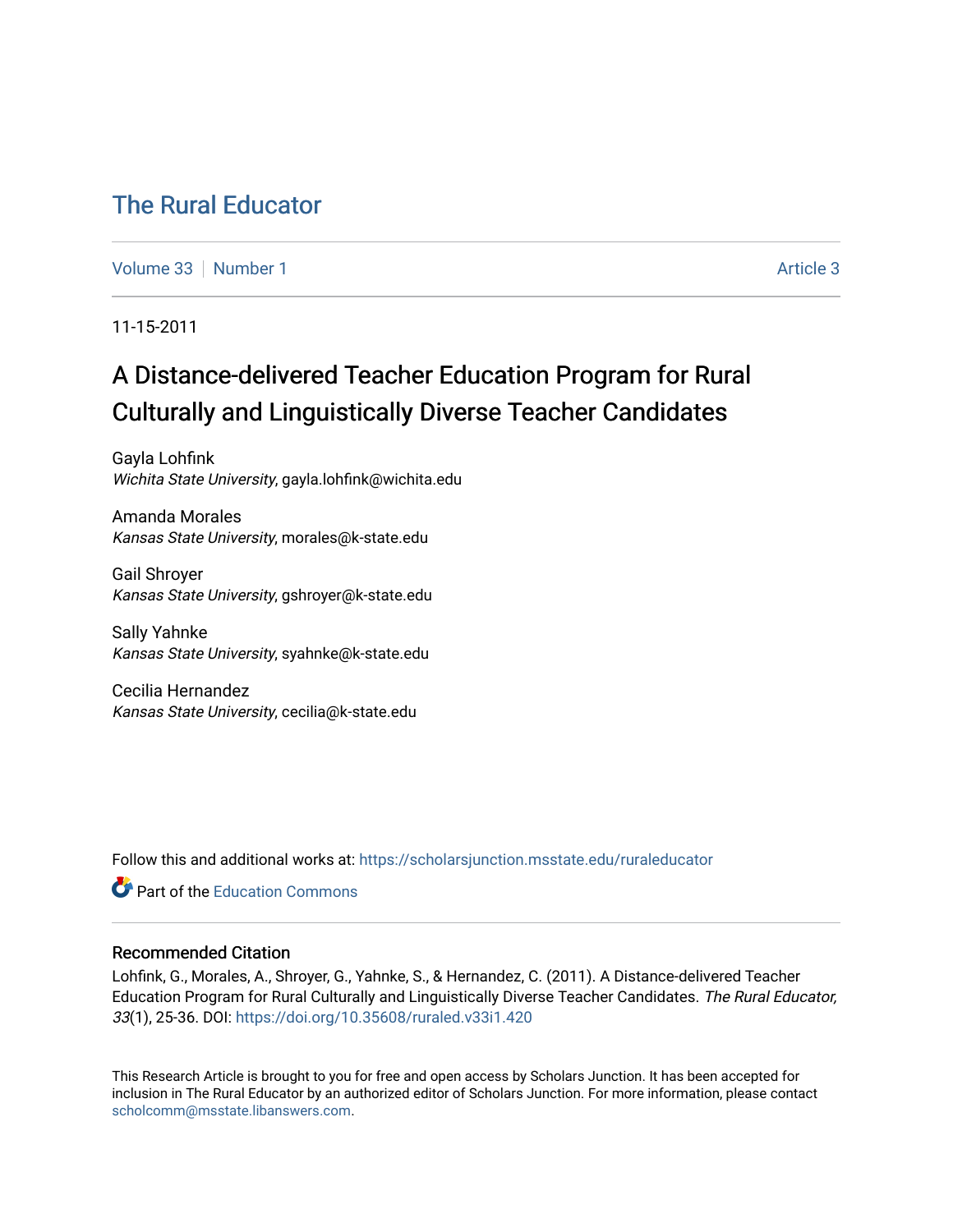## **A Distance-delivered Teacher Education Program for Rural Culturally and Linguistically Diverse Teacher Candidates**

## **Gayla Lohfink**

*Wichita State University*

## **Amanda Morales, Gail Shroyer, Sally Yahnke & Cecilia Hernandez**

*Kansas State University*

*This article describes a collaborative, distance-delivered, teacher preparation program for rural, culturally and linguistically diverse (CLD) teacher candidates. Multiple institutions partnered with one university in order to diversify the teaching force in the region and meet the needs of CLD students living there. In describing the program's design and implementation phases, a focus on cultural responsiveness to the candidates' needs, their rural settings, and high populations of Latino/a students in the rural areas in which they were trained is presented. Assessment of each implementation phase guided program practice for the participants' training as effective teachers. Relevant discussion indicates that even with responses to the pre-service teachers' academic, social, and financial needs, issues of communication and barriers imposed by distances emerged. Additionally, while collaborative bonds among the partner institutions facilitated the candidates' training as effective teachers, the building of multi-institutional partnerships concurrently with the implementation phases caused participants and implementers stress.*

**Key words:** Culturally and linguistically diverse; teacher preparation program; distance education; rural.

The realities of teacher education programs in the  $21<sup>st</sup>$  century require that prospective teachers know how to effectively teach an increasingly diverse population of children. Unfortunately, the teacher education system has persistently shown an inability to recruit and retain minority teachers who share the same racial, ethnic, and cultural backgrounds of these diverse students (Gay, Dingus, & Jackson, 2003). With culturally and linguistically diverse (CLD) students now representing approximately 45% of our public school populations (Noel & Sable, 2010), recruiting and retaining teachers of color is a critical issue. Thus, more institutions of higher education across the United States are considering that strong relationships and shared beliefs among school-anduniversity-based faculty can transform teacher education programs to positively increase the number of teachers of color who can effectively meet the needs of CLD children (Bernal & Aragon, 2004).

The purpose of this study is to describe one such collaborative effort among several educational institutions in an attempt to diversify a particular rural region's teachers by designing and delivering a culturally responsive teacher preparation program to rural CLD candidates. Implications drawn from the program and its participants' training as effective, culturally competent educators reflect a critical need for systemic and collaborative change in the

educational continuum that more effectively addresses the historic problems faced in teacher recruitment, retention, and preparation (Cochran-Smith, 2004).

Interesting circumstances occurring in the rural Midwest involve the issues of increased student diversity and teacher recruitment and retention. To explain, similar to national trends, rural areas in the Midwest are experiencing significant growth in Latino/a populations (US Census Bureau, 2008). Too often a Latino/a student's educational landscape is a "rocky terrain" (Valenciana, Weisman, & Flores, 2006, p. 82) that may be additionally compounded by a mismatch between his/her Latino/a cultural and historical background and the racial and ethnic makeup of his/her teachers. Rural local educational agencies are confronted with meeting the educational needs of its Latino/a students by employing highly effective teachers—an issue that becomes additionally problematic as remote, rural areas are frequently challenged to recruit and retain *any*  teacher (Achinstein, Ogawa, Sextion, & Freitas, 2010). As in the current study, geographic location and access to resources serve as major hindrances for local school districts in recruiting and retaining highly qualified teachers (Gutierrez, 2006).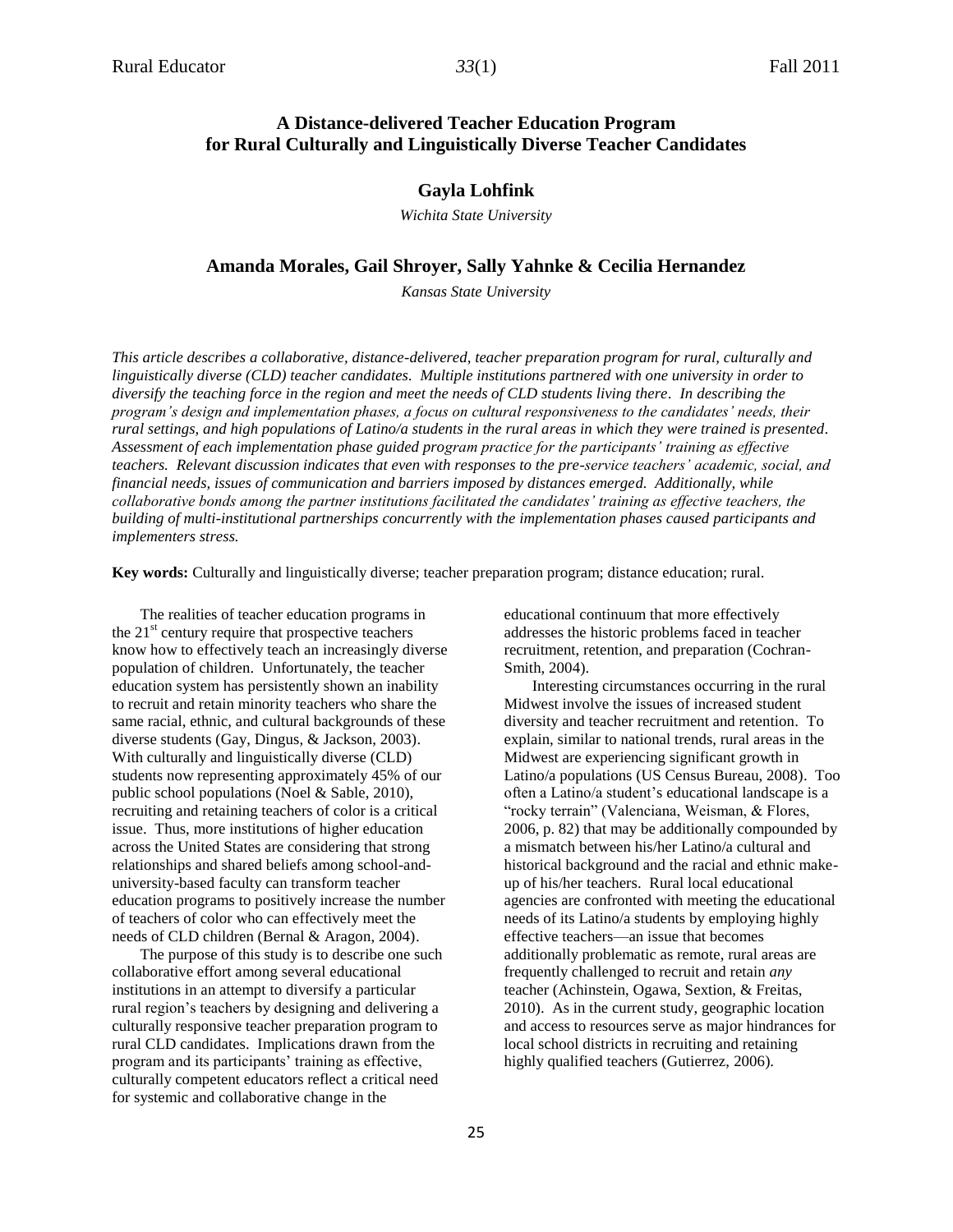## **Contextual Factors**

In rural areas, thus, the problem of recruiting, retaining, and preparing diverse teachers is compounded with the issue of distance. Currently, colleges and universities are exploring an array of methods to facilitate the delivery of instruction in teacher education, particularly to rural areas critically impacted by the teacher shortages (Jung, Gaylon-Keramidas, Collins, & Ludlow, 2006). Utilizing community resources via "grow your own" preservice teacher training projects appears to be a viable means for combating such a problem. These rural pre-service teachers bring to the classroom an awareness of the community—an understanding of the cultural, social, and economic elements of rural living—by reflecting connections with the children they are teaching. Flores, Keehn, and Pérez (2002) noted that most grow-your-own programs are collaborative efforts among university teacher preparation programs and local school districts. Additionally, while not well-documented, community colleges can serve as strong academic partners within grow-your-own programs, as they are often easily accessible and more accommodating to nontraditional students' schedules (Shroyer, Yahnke, Bennett, & Dunn, 2007).

In 2003, one such collaborative effort was initiated by a state university in the Midwest. At the onset of this effort, the university (referred to as Midwestern State) began a multi-institutional collaborative grant project funded by the US Department of Education. The grant focused on K-16 teacher improvement with an emphasis on increasing equity and access to diverse students. Additionally, the grant-financed collaboration among and across participating institutions—Midwestern State (both the College of Education and the College of Arts & Sciences), three community colleges, and three neighboring school districts located in rural areas of the state. Partnership efforts were numerous; however, for the purposes of this study, the researchers focused on the objective of *teacher diversification* in one rural region. As stated, this grant objective included implementing a distancedelivered elementary education program, responsive to the diverse needs of teacher candidates located in rural areas most impacted by recent demographic changes in CLD student populations.

Diversification required Midwestern State to go off-campus and collaborate with its rural community college partners to design and deliver a *two-plus-two*  teacher preparation program. Pre-service teachers in the program completed their general education coursework (two years) via the community colleges and then completed upper level coursework through

various distance-based modalities (two years) at Midwestern State. Delivering such a teacher preparation program was unique given that significant distances existed between these three partner communities and Midwestern State or other four-year universities or colleges in the tri-state area. Access to higher education or professional development of *any* kind in the region is a persistent challenge for practicing and aspiring teachers alike.

To begin, Midwestern State considered the specific processes, collaboration, and funds required for conducting a distance-delivered program for the teacher education candidates. Department of Education grant funds could be used to cover programmatic costs, and because it was a partnership grant and not a scholarship grant, Midwestern State could partner with a federal Title III scholarship grant, called Project Synergy, to supply the participants for the two-plus-two program as well as the tuition for these participants to complete a baccalaureate degree in elementary education. Project Synergy had already initiated its process of recruiting and retaining bilingual, Latino/as from rural communities in and nearby the locations of the three community colleges involved with the Department of Education grant. These participants, described as Mexican American, non-traditional, English language learners, and first generation college students, had been previously employed as para-educators or in other school-related occupations. The participants ranged in age from 22 to 57 years old, and each showed commitment to returning to his/her partner districts as teachers upon graduation.

#### **Conceptual Framework**

While recent investigations portray an increase in distance teacher preparation programs (Olson & Werhan, 2005), the development and delivery of such models to CLD pre-service teachers in rural, remote regions of the US appears limited. This need prompted Midwestern State to collaborate with multiple institutions to design and implement its own grow-your-own program. Because a critical program element was cultural responsiveness to the rural CLD participants, the theoretical lens used to frame the design of the program included not only research and pedagogy focused upon developing candidates' effective teaching characteristics and distance learning practices that incorporated such pedagogy, but also cultural relevant pedagogy.

## **Effective Teaching Characteristics**

**Communities of practice.** In the 1980s, literature emerged that described characteristics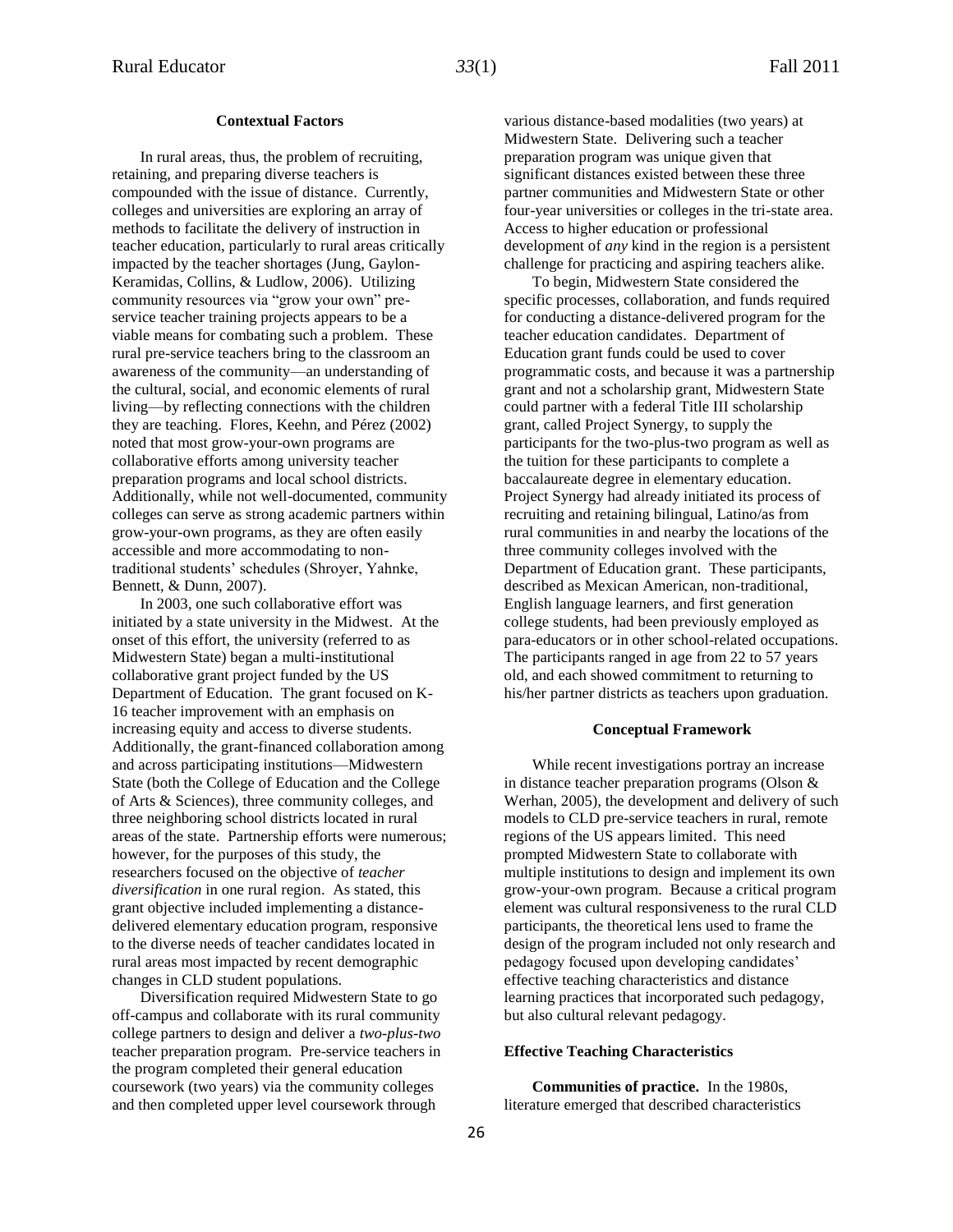of effective teachers, and this research influenced teacher preparation programs variously. In 2005, the Committee on Teacher Education published the results of its investigation of core concepts and strategies that inform teacher preparation practices (Bransford, Darling-Hammond, & LePage, 2005). A key finding of the committee's work dealt with the effectiveness of program integration of professional teaching practices. For example, teacher education programs that integrated related strategies across courses and field placements reflected evidence of more effective pre-service teachers' behaviors. When teacher candidates are placed within communities of practice, and actually experience authentic classroom situations and student learning, they are able to see connections between pedagogy and effective teaching strategies (Darling-Hammond & Baratz-Snowden, 2005). To be even more specific, teachers who graduate from teacher preparation programs where real communities of practices are actualized, such as in Professional Development Schools (PDS), appear more knowledgeable and are better prepared to teach (Darling-Hammond, Hammerness, Grossman, Rust, & Shulman, 2005)

**Cultural relevant pedagogy and responsivity for teaching Latino/as.** While effective teacher preparation programs must strive to build and maintain strong professional bonds between institutions of higher education and K-12 schools in order to support professional communities of practice, it is equally as important for them to embed cultural sensitivity within all aspects of their professional communities (Flores, Clark, Claeys, & Villarreal, 2007). Preparation of effective pre-service teachers requires knowledge, understanding, and use of pedagogy situated in cultural responsivity—a theoretical construct that highlights the role of social mediation in learning and the situated nature of knowledge (Vygotsky, 1986). Teachers who build upon their students' prior knowledge by connecting not only school experiences, but also experiences from their homes, families, and communities impact learning positively (Rueda, Monzó, & Higareda, 2004). When considering these background experiences, Ladson-Billings (1995) and others (Gay, 2002; Portes, 2008) argued that CLD students, in particular, learn best through instructional approaches that take into account their languages and cultural practices. Effective teachers facilitate students' engagement in learning of concepts by building upon these existing "funds of knowledge" (Moll, Amanti, Neff, & Gonzalez, 1992, p. 133). Importantly then, in order to produce educators who are equipped to teach in culturally relevant ways, teacher preparation

programs must not only explicitly provide such content, but also directly model its practices within their candidates' communities of practice. To explain, Rueda et al. (2004) concluded Latino/a paraeducators' inconsistent "use of their own funds of knowledge to mediate instruction for their students" (p. 70) reflected a lack of understanding of the important link between culture and learning. Research indicates that teachers who do contextualize their students' learning by connecting their prior knowledge to new learning in meaningful ways impact student achievement positively (Ladson-Billings; 1995; Villegas & Lucas, 2007). Helping pre-service teachers become cognizant of culturally relevant strategies or "sociocultural scaffolding practices" (Rueda et al., 2004, p. 83) within their communities of practice is critical to their development of effective teaching characteristics.

#### **Issues in Distance-based Teacher Education.**

Traditional approaches to teacher development may interfere then with a teacher candidate's understanding of effective teacher pedagogy. Reynolds, Treahy, Chao, & Barab (2001) offered that a lack of learning-as-a-part-of-community experience, such as that observed in Professional Development School settings, limits teachers' engagement in self-reflective practice and conversation with others. While online learning environments supportive of an alternative sense of community are becoming more prevalent in teacher education (Knapczyk, Chapman, Rodes, & Chung, 2001; Skylar et al., 2005), much of the published work reflecting colleges and universities' use of technology media and instructional methods in their distance coursework relates specifically to preparing special education teachers to teach in rural communities (Jung et al., 2006). Few models of teacher preparation programs for undergraduate preservice teachers were found to relate specifically to the rural CLD participants, like in this particular distance-delivered program. Two models did reflect positive teacher preparation outcomes in terms of (1) facilitating Latino para-educators to become effective teachers and (2) helping rural pre-service teachers' development of effective, cooperative skills through the use of student teams and partnerships with local school and university faculty.

To illustrate this relatedness, the Latino Teachers Project and the Navajo Nation Teacher Preparation Program addressed preparing para-educators to become teachers in hard-to-staff schools with high CLD student populations (Becket, 1998). Aspects of these projects were (a) highly collaborative in terms of the consortia participants' approaches to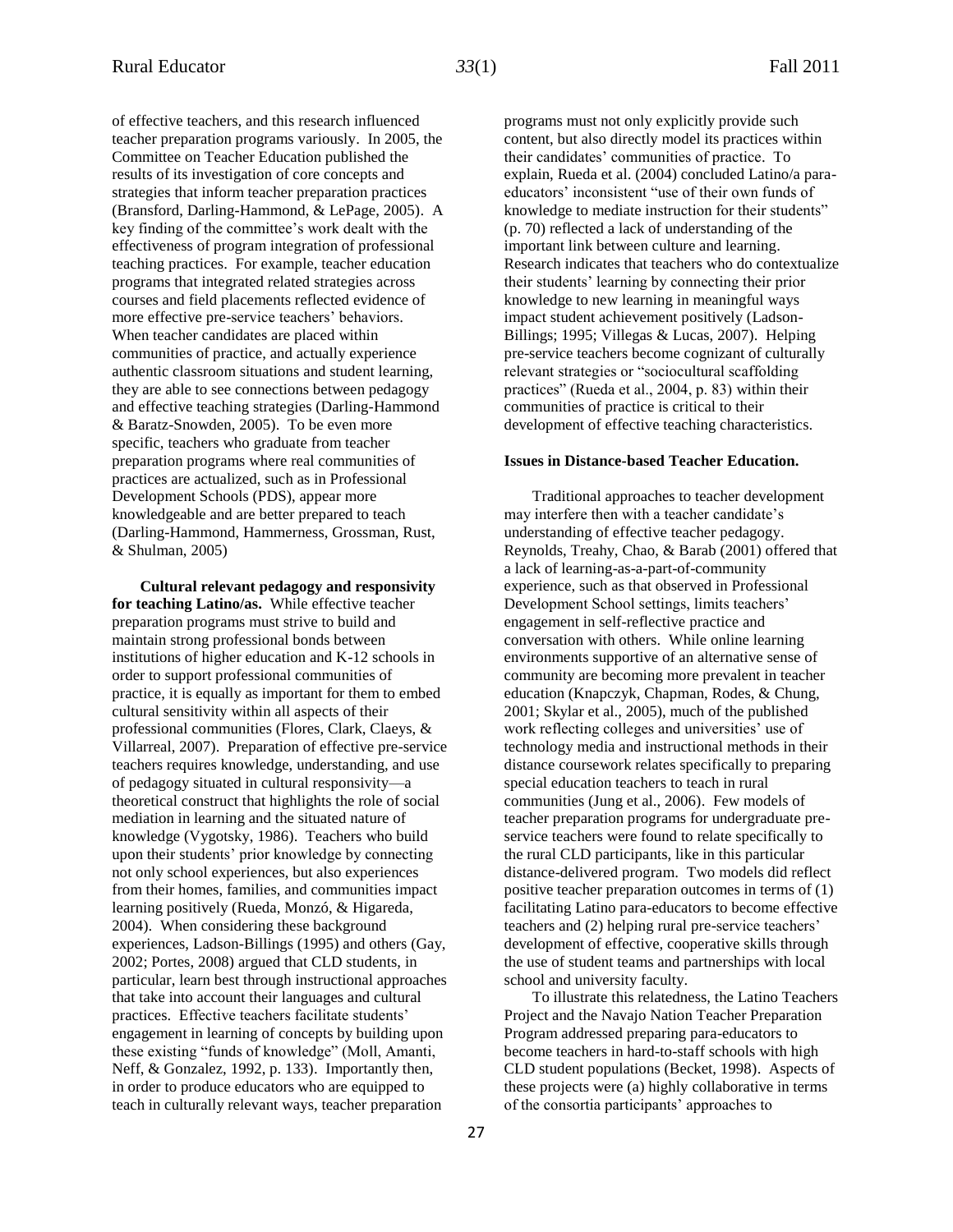developing and operating flexible programs, (b) innovative in delivering program knowledge to paraeducators via on-the-job-learning through support teams within local schools and flexible university classes held on site, and (c) effective in establishing strong mentoring relationships among para-educators, faculty members at the home school, and university professors over the course of their program. Becket reported the projects as yielding varying positive outcomes. In the second model, the Indiana University Collaborative Teacher Education Program initiated a model of teacher preparation in rural communities through distance education so teachers could complete requirements for licenses in special education (Knapczyk et al., 2001).

Delivery of courses to three off-campus, rural communities relied upon videoconferencing, the use of team teaching arrangements with on-campus instructors teaming with students on-site, and supervised visits by faculty to assess clinical field experiences. Practica were collaborative in nature with school-based teams of students developing lessons and interventions together. As with the first model, various elements of success were noted, with the most positive outcomes involving student-teambased collaborative networks that continued after the participants' program completion.

## **Distance-delivered Teacher Preparation Program**

In designing the distance-delivered teacher preparation program, Midwestern State relied upon its longstanding Professional Development School partnership model established in 1999 (Shroyer, Yahnke, Bennett, & Dunn, 2007) and research regarding culturally responsive teaching previously described. They further relied upon the researchbased strategy of communities of practices for distance learners, particularly in teacher education (Becket, 1998; Knapczyk et al., 2001). These various distance learning teacher preparation models facilitated the selection of specific program components, like on-site student/mentor teacher teams. Assessment of the model's effectiveness occurred continuously throughout its implementation phases (beginning in 2005). Sources of data included faculty surveys, participants' academic progress reports, videotapes of participants' teaching performances, lesson plans and reflections, feedback/evidence forms, student teaching final evaluations, as well as anecdotal field notes.

**Setting of the distance-delivered program.** All the partner school districts were geographically located in rural, remote regions of the state in cities with Latino populations ranging from a low of 38%

to a high of 44%. These sparsely-populated regions had experienced dramatic increases in CLD populations, mostly of Mexican heritage, in the past ten years primarily because of development in the beef and chicken industries. As such*, rural* was defined as economic areas dependent upon agriculture, low population density, and locations more than 150 miles from urban centers. Distances from the cities to one another ranged from 60 to 105 miles and up to approximately 333 miles from the Midwestern State campus. Demographics for the three partner school districts ranged from total student populations of 1,730 students to over 7,300 students, low SES populations of 53% to 71%, and ethnic diversity populations of 61% to 75%. Latinos (mostly of Mexican descent) were noted as the largest ethnic populations in all three school districts, ranging from 52% to 69% of total school populations.

The 15 participants involved in the teacher preparation program functioned as a cohort of preservice teachers, beginning their professional teacher education coursework in fall of 2005. Fourteen of the participants were female and one participant was male. As previously noted, the participants were primarily place-bound, Mexican Americans who had mostly been employed in school-related occupations prior to their student teaching internships (Fall, 2007).

**Implementation of phase #1 - the general education program.** The first phase of the distancedelivered program was structured to allow the nontraditional, CLD teacher candidates to complete the first two years of their coursework (or general education courses) close to home at one of three community colleges. In many cases, the participants already had completed a great deal of coursework prior to joining the program. Unfortunately, their completed courses did not always "match" the established course requirements in Midwestern State's elementary education program or their completed courses were not articulated in alignment with Midwestern State's admission policies.

In order to streamline the transfer process for a community college student interested in completing his/her teaching degree through Midwestern State, the grant leadership realized that alignment in course offerings and changes in program guidelines were needed. Therefore, to gain "buy in" and to ensure institutionalization of necessary long term changes, the grant leaders/researchers established crossinstitutional planning teams made up of faculty across institutions based on content areas. These content teams included the areas of Mathematics, Science, Language Arts, Humanities, Recruitment & Retention, Social Studies, and Professional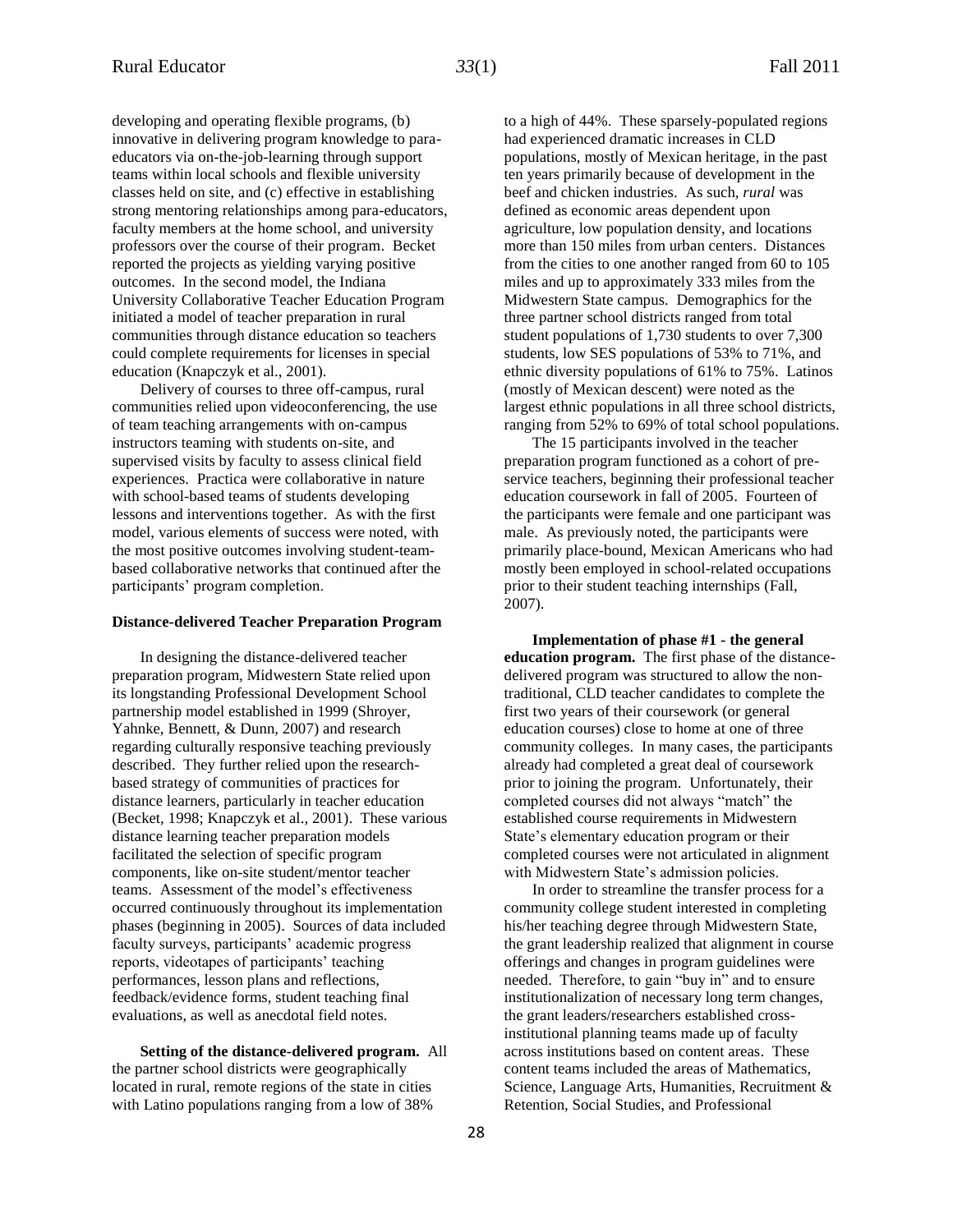Education. Each team had representation from K-12 teachers, community college faculty, and faculty from both the College of Education and the College of Arts & Sciences at Midwestern State. These teams met annually throughout the four years of the grant during Summer Institutes. As such, they provided a particularly critical role in building, delivering, and evaluating the effectiveness of the distance-delivered teacher program throughout all phases of implementation.

In this first phase, however, the teams participated in various tasks of developing and aligning community college and university courses to local and national teacher education standards. One important aspect of this process was the creation of curricula maps for each community college detailing coursework required at each partner community college to fulfill Midwestern State's existing general education degree requirements. To do this, multiple conversations among community college

administrators and both College of Education and College of Arts & Sciences faculty from the university occurred. Unfortunately, during this initial implementation phase, particularly, decisions were made while the partnering institutions were going through the process of developing both personal and professional relationships. As such, time was often limited in terms of the participating faculties' determination of course design and delivery methods for the program and stressful reactions/emotions surfaced at times.

In conjunction with developing curricular maps, the advising of participants as to which general education courses to complete at each of the community colleges occurred during this implementation phase. Because each of the participants had unique life and educational experiences, long range plans of study were individually designed for each teacher candidate (see Figure 1).

| Fall '05       | Spring '06               | Summer '06               | Fall '06       | Spring '07            | Summer       | Fall '07       |
|----------------|--------------------------|--------------------------|----------------|-----------------------|--------------|----------------|
| (12 hr)        | (11 hr)                  | (9 hr)                   | (10 hr)        | (16 hr)               | $^{\circ}07$ | (16 hr)        |
| Elementary     | Educ. Psychology         | Tchg. as Career          | <b>Block A</b> | <b>Block B</b>        |              | <b>Block C</b> |
| Statistics-    | (completed)              | (completed)              | Clinical       | Practicum             |              | Student        |
| <b>SCCC</b>    |                          |                          | Experience     | (completed)           |              | Teaching       |
| (completed)    | <b>Exceptional Child</b> | Sex & Health -           | (completed)    |                       |              | Internship     |
|                | (completed)              | <b>SCCC</b>              |                | Lang arts             |              | (enrolled)     |
| Anthropology   |                          | (completed)              | Science        | Methods               |              |                |
| -BCCC          | Tch. Diverse             |                          | Methods        | (completed)           |              |                |
| (completed)    | Learners                 | Philosophy-              | (completed)    |                       |              |                |
|                | (completed)              | <b>SCCC</b>              |                | Reading Methods       |              |                |
| Geology-       |                          | (completed)              | Math           | (completed)           |              |                |
| GCCC           | Math for Elem            |                          | <b>Methods</b> |                       |              |                |
| (completed)    | <b>Teachers</b>          | <b>ESL Multicultural</b> | (completed)    | <b>Social Studies</b> |              |                |
|                | (completed)              | Materials                |                | Methods               |              |                |
| ESL/Dual       |                          | (completed)              | ESL/Dual       | (completed)           |              |                |
| Language       |                          |                          | Language       |                       |              |                |
| <b>Methods</b> |                          |                          | Linguistics    | ESL/Dual Lang         |              |                |
| (completed)    |                          |                          | (completed)    | Practicum             |              |                |
|                |                          |                          |                | (completed)           |              |                |

*Figure 1.* Example of a participant's long range plan

These plans reflected cultural responsiveness, as the grant leaders/researchers considered a candidate's specific needs, such as his/her previous coursework, work load, and family responsibilities. Additional advising issues arose as the participants engaged in particular general education courses and their needs for academic curricular support emerged. Because several of the pre-service teachers struggled with math and English communications coursework, tutorial support within their plans of study was identified, supported financially by the grant, and

then delivered individually. Such tutorial support involved collaborative discussions among the faculty and staff within the College of Arts & Sciences English and mathematics departments, the community colleges' English and math departments, the community colleges' English as Second Language (ESL) departments, and the comprehensive learning centers (tutorial services) at each of the community colleges. To illustrate, in addition to oneon-one tutoring, enrollment in an Intermediate Grammar in ESL course offered at a community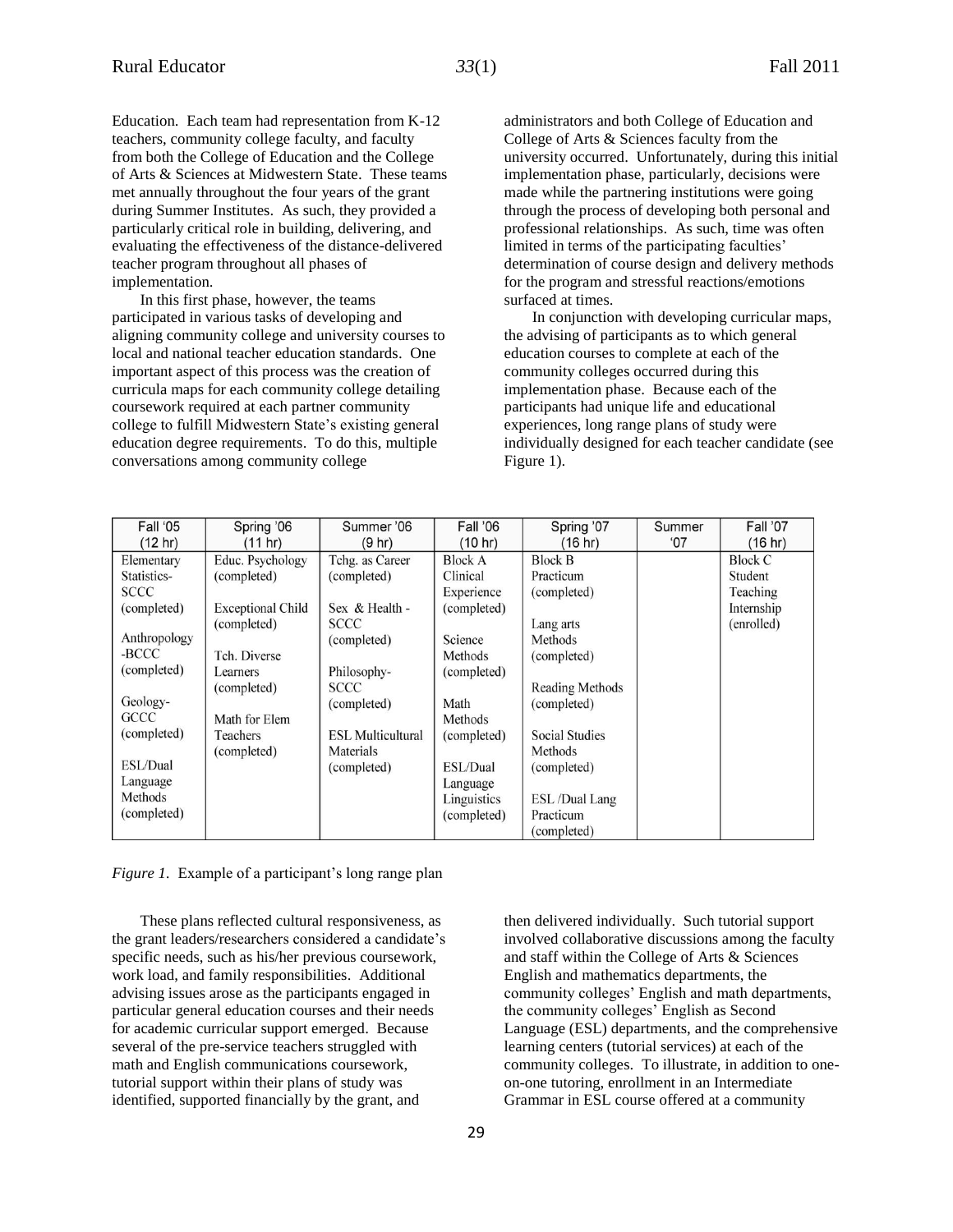college was one of various interventions used to address students' specific English language needs. Other interventions included study groups and technological software. A final element considered in the first implementation phase regarded the planning and delivery of specific, required, upperlevel (300-400 level) general education courses not previously offered by the community colleges. This need was addressed by faculty within the content teams who determined how to collaboratively design and deliver these content courses on-site to the participants. Importantly, as the institutional partners attended to each of these implementation aspects, their focus consistently remained on the participants' strengths and needs—academic, social/emotional, and financial.

*Implementation of phase #2 - the professional teacher education program.* In planning for the final two years of their two-plus-two teacher preparation program, content teams and grant leaders considered the delivery processes of professional coursework. Implementation of this phase occurred through an array of teaching formats in a variety of delivery configurations. To explain, some courses were taught solely by Midwestern State faculty, while sitebased instructors (e.g., community college faculty and school district faculty) taught others. In many instances, community college faculty and Midwestern State faculty collaborated to develop and deliver courses jointly. Moreover, course offerings were structured via a variety of both technologymediated and direct instruction modalities. As an example, because the pre-service teachers' technological literacies were predicted to be limited (Menlove & Lignugaris/Kraft, 2004), one of the first upper-level courses delivered was *Instructional Media & Technology.* Content in this course included, among other concepts, how to e-mail and use Blackboard, as well as how to navigate the World Wide Web. It was delivered via video conferencing to multiple sites, online modules, and through faceto-face class sessions on-site. These technology resources (Blackboard and e-mail) then provided communication pathways for other professional education coursework.

To add to the variety of delivery modalities, a few course elements in this phase of the program were also planned and delivered on Midwestern State's campus, and arrangements and accommodations for the pre-service teachers' participation were provided by the grant (lodging & travel). Although these on-campus course elements were typically brief, the students were required to come to Midwestern State in the fall (2006) at the beginning of their professional block of methods

courses (Block A). For this particular block of courses, which included science methods, math methods, and a field experience, the teacher candidates stayed on-campus for approximately two weeks to receive the intensive hands-on training and content instruction needed to effectively teach science and math to students at the elementary level. The remainder of the Block A course activities were conducted off-campus in their home communities by Midwestern State faculty, with site-based faculty (from the community colleges and partner school districts) delivering both academic support and clinical support for participants' field experiences. To maximize the candidates' pedagogical development during the field experience, the grant implementers created school-based teams comprised of the Block A pre-service teachers and their clinical instructors and/or on-site university supervisor. Through the team-structure, the clinical instructor/university supervisor acted as an *interventionist* to facilitate discussions of the content and pedagogy previously covered by the on-campus methods faculty to the team participants, as they developed cultural awareness of their students' contextualized factors and implemented the methods in real classroom settings. Given the amount of intervention and "re-teaching" provided during this phase, the planning teams determined that offering content instruction throughout a typical semester period was critical for the participants to effectively process methods coursework. Therefore, the grant implementers *only* considered face-to-face faculty/student delivery options for the candidates' future methods coursework.

In planning for the supervision and assessment of the Block A clinical practicum, Midwestern State looked to the partner school districts as their administration and faculty had been trained in the College of Education conceptual framework (see Figure 2) and its assessment strategies during Summer Institute workshops. Because the partner schools were previously structured as communities of practice, the arrangement, placement, and supervision of Block A participants was therefore expedited. Each partner school district housed a clinical instructor or master teacher/administrator who acted as a liaison between the school district and the university. Additionally, federal grant funding provided for the salary of an on-site university supervisor who further coordinated collaboration among the partner school districts and the university. Assessment strategies planned for the Block A practicum included (primarily) direct observation feedback, but videotapes of the students' math and science teaching episodes were also utilized. All sources of data were analyzed according to the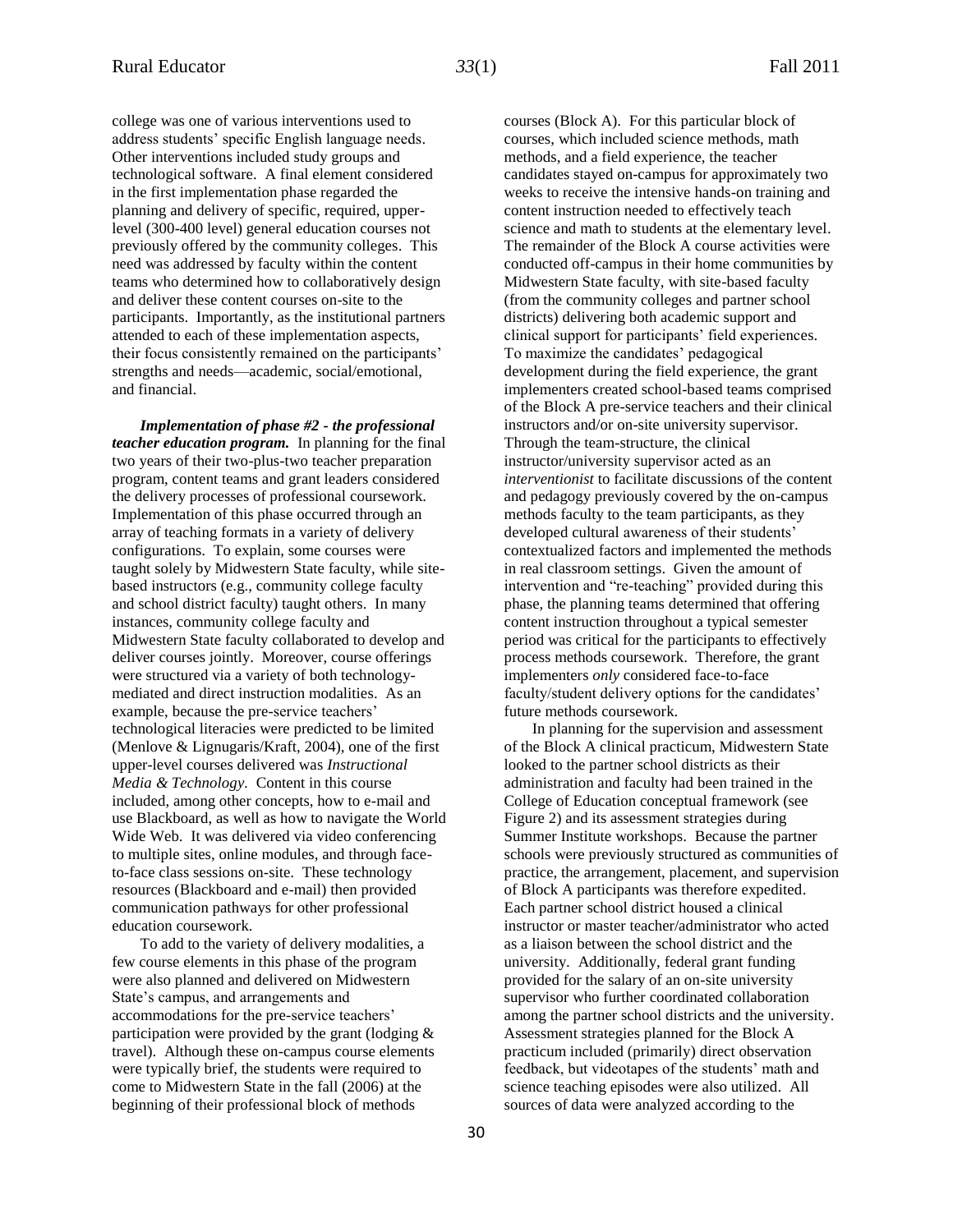College of Education conceptual framework. Challenges reflected in the data analyses were then directly addressed in the delivery of the next phase of methods coursework (see Figure 3).

| <b>Category 1:</b>                                        | <b>Category 2:</b>                                      |
|-----------------------------------------------------------|---------------------------------------------------------|
| <b>Perspectives and Preparation</b>                       | <b>The Classroom Environment</b>                        |
| 1a: Demonstrating Knowledge of Content and Pedagogy       | 2a: Creating an Environment of Respect and Rapport      |
| Knowledge of content and the structure of the discipline  | Teacher interaction with students                       |
| Knowledge of prerequisite relationships                   | Student interactions with other students                |
| Knowledge of content-related pedagogy                     |                                                         |
|                                                           | 2b: Establishing a Culture for Learning                 |
| 1b: Demonstrating Knowledge of Students                   | Importance of content                                   |
| Knowledge of child and adolescent development             | Expectations for learning and achievement               |
| Knowledge of the learning process                         |                                                         |
| Knowledge of students' skills and knowledge, and language | Student pride in work                                   |
| proficiency                                               | 2c: Managing Classroom Procedures                       |
| Knowledge of students' interests and cultural heritage    | Management of instructional groups                      |
| Knowledge of students' special needs                      | Management of transitions                               |
|                                                           | Management of materials and supplies                    |
| 1c: Setting Instructional Outcomes                        | Performance of non-instructional duties                 |
|                                                           |                                                         |
| Value, sequence, and alignment                            | Supervision of volunteers and paraprofessionals         |
| Clarity                                                   |                                                         |
| Balance                                                   | 2d: Managing Student Behavior                           |
| Suitability for diverse students                          | Expectations                                            |
|                                                           | Monitoring of student behavior                          |
| 1d: Demonstrating Knowledge of Resources                  | Response to student misbehavior                         |
| Resources for classroom use                               | 2e: Organizing Physical Space                           |
| Resources to extend content knowledge and pedagogy        |                                                         |
| Resources for students                                    | Safety and arrangement of furniture                     |
|                                                           | Accessibility to learning and use of physical resources |
| 1e: Designing Coherent Instruction                        |                                                         |
| Learning activities                                       |                                                         |
| Instructional materials and resources                     |                                                         |
| Instructional groups                                      |                                                         |
| Lesson and unit structure                                 |                                                         |
| <b>Designing Student Assessments</b>                      |                                                         |
|                                                           |                                                         |
| Congruence with instructional goals                       |                                                         |
| Criteria and standards                                    |                                                         |
| Design of formative assessments                           |                                                         |
| Use for planning                                          |                                                         |
| <b>Category 4:</b>                                        | <b>Category 3:</b>                                      |
| <b>Professional Responsibilities</b>                      | <b>Instruction</b>                                      |
|                                                           |                                                         |
|                                                           |                                                         |
| 4a: Reflecting on Teaching                                | 3a: Communicating with Students                         |
| Accuracy                                                  | Expectations for learning                               |
| Use in future teaching                                    | Directions and procedures                               |
|                                                           |                                                         |
| 4b: Maintaining Accurate Records                          | Explanation of content                                  |
| Student completion of assignments                         | Use of oral and written language                        |
| Student progress in learning                              | 3b: Using Questioning and Discussion Techniques         |
| Non-instructional records                                 | Quality of questions                                    |
|                                                           | Discussion techniques                                   |
| 4c: Communicating with Families                           | Student participation                                   |
| Information about the instructional program               |                                                         |
| Information about individual students                     | 3c: Engaging Students in Learning                       |
| Engagement of families in the instructional program       |                                                         |
| 4d: Participating in a Professional Community             | Activities and assignments                              |
| Relationships with colleagues                             | Groupings of students                                   |
| Involvement in a culture of professional inquiry          | Instructional materials and resources                   |
| Service to the school                                     |                                                         |
|                                                           | Structure and pacing                                    |
| Participation in school and district projects             |                                                         |
| 4e: Growing and Developing Professionally                 | 3d: Using Assessment in Instruction                     |
| Enhancement of content knowledge and pedagogical skill    | Assessment criteria                                     |
| Receptivity to feedback from colleagues                   | Monitoring of student learning                          |
| Service to the profession                                 | Feedback to students                                    |
|                                                           | Student self-assessment and monitoring of progress      |
| 4f: Showing Professionalism                               |                                                         |
| Integrity and ethical conduct                             | <b>Demonstrating Flexibility and Responsiveness</b>     |
| Service to students                                       | Lesson adjustment                                       |
| Advocacy<br>Decision making                               | Response to students<br>Persistence                     |

Adapted from Danielson (2007) and reprinted by permission from ASCD<br>Danielson, C. (2007). Enhancing the professional practice: A framework for teaching (2nd ed.). Alexandria, VA: Association for Supervision and Curriculum Development (ASCD).

*Figure 2.* Midwestern State's College of Education Conceptual Framework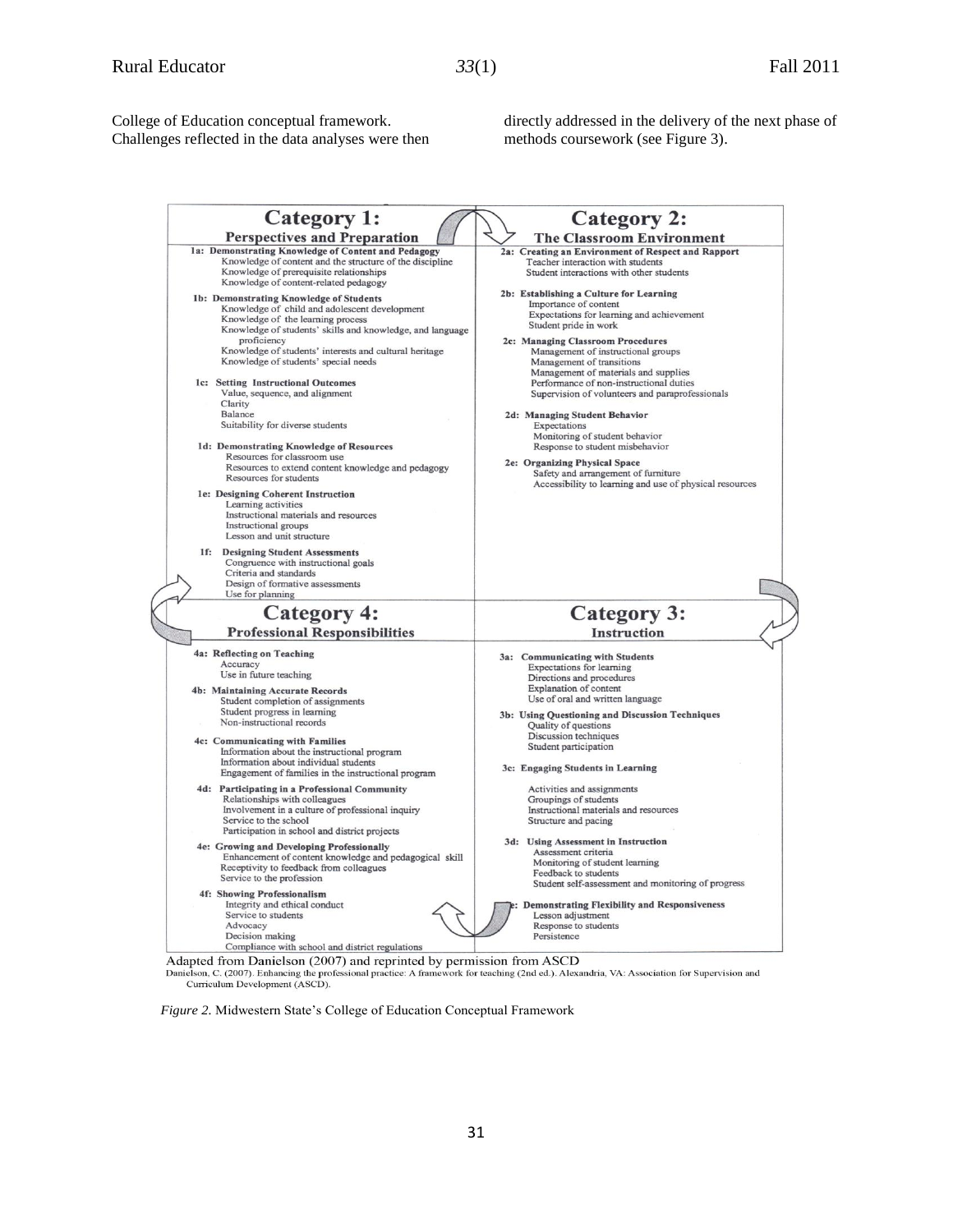

*Figure 3.* Challenges reflected in participants' Block A teaching performances data analyses

The students' second block of professional courses (Block B) included reading methods, language arts methods, social studies methods, and a field experience. The on-site Midwestern State university supervisor, along with one local community college instructor and one Midwestern State teacher-in-residence, collaboratively taught this block on-site. This instructional design pulled together the rich and varied expertise of the three individuals to best support the students' learning and application of course content. Plans for primarily direct contact delivery, with only some online components (e. g., Blackboard), took into account the grant leaders' increased awareness that nearly half of the participants had limited access to personal computers and/or the Internet. Moreover, direct contact with the faculty expanded the candidates' opportunities to learn effective lesson design and assessment, as individual feedback helped the participants better connect planning and instruction relationships. Clinical field experiences for Block B were planned and implemented similarly to the delivery of the Block A practicum. This time, importantly, assessment data indicated that participants were able to design and implement lessons and assessments more effectively and to ask questions more efficiently.

*Implementation of phase #3 - the professional student teaching internship.* For the third and final component of Midwestern State's distance-delivered, teacher preparation program, the teacher candidates were required to complete a 16-week, field-based, internship block. Delivery of the internship coursework occurred via placement at one of the

three partnership school districts. Participants were placed in elementary grade levels of kindergarten to fifth grade. Midwestern State faculty and three clinical instructors based at the three partner school districts supervised and assessed on-site clinical practica primarily through direct observations in the classroom, but video-recordings of the candidates' teaching were also collected and utilized as additional evidence of performance.

A total of 4417 written evidences (actual teaching events) were analyzed from all the teacher candidates' student teaching evidence/feedback forms. Seventy percent of all these teaching evidences demonstrated effective teaching characteristics. Specific categorical indicators, like using students' prior learning to build upon skills and knowledge and implementing a variety of learning approaches with numerous resources, were consistently observed in all the participants' teaching behaviors. These written evidences further indicated that the pre-service teachers effectively demonstrated cultural responsiveness by interacting positively with students and by communicating with families in their school districts. Particular evidences related to professionalism showed the participants' cultural competence as they contextualized their students' learning by linking content to their rural CLD backgrounds (e.g., comparing literature of Native American historical cultures to Mexican American historical cultures). Observations from the preservice teachers' video-taped teaching performances supported these written evidences. Moreover, their final student teaching evaluations reflected a mean rating that was above the required "basic" criterion rating based on the conceptual framework assessment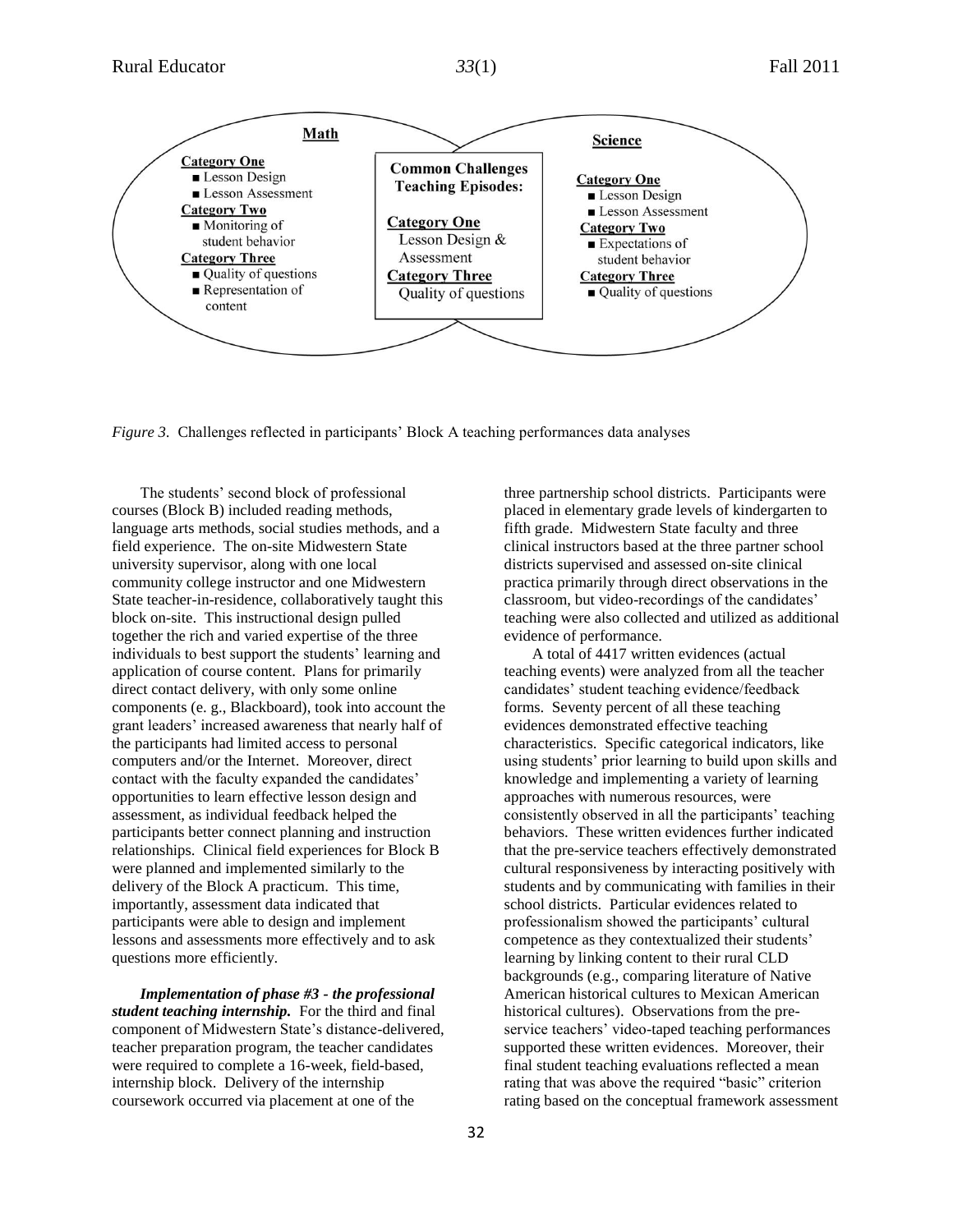scale established by the College of Education at Midwestern State.

To summarize the phases of the distancedelivered program model, considerable collaboration among all the partnership institutions was required to operationalize the distance-delivered, teacher preparation program. Consistently, the program used a cohort support system that reflected continuous assessment and subsequent responsiveness to the rural CLD participants' emerging needs. Finally, the program design showed variety in its delivery of teaching modalities, use of mediated technology, and its level of face-to-face student/teacher interactions.

#### *Effectiveness of the distance-delivered*

*program.* While assessment procedures occurred throughout the implementation phases, particular final assessment strategies were utilized to determine the participants' effectiveness as teachers. To explain, ten Midwestern State and community college faculty and clinical instructors who taught program courses were asked to complete surveys about the distance-delivered teacher preparation program in terms of the pre-service teachers' successfulness as novice teachers. Two open-ended questions were posed: (1) *From your experiences with the participants in Block A, Block B, and Student Teaching, comment on what you would consider the overarching strengths and challenges of working with this specific group* and (2) *Note individual candidates' strength(s) and challenge(s) that stood out to you as they completed your course.* Over half of the faculty and supervisors indicated that the participants' teaching strengths were their proficiency in use of the Spanish language (six responses) and their cultural awareness (five responses), and therefore, their abilities to communicate and connect with Latino/as as English language learners and their families. Faculty and clinical instructors/university supervisors also noted that the candidates effectively utilized a variety of teaching approaches (seven responses) and resources and materials (five responses) to help all students learn. In identifying the participants' greatest challenges in the program, over half of the 10 faculty members surveyed identified first the pre-service teachers' language barriers in communicating in Standard English (oral and written), and secondly, their personal issues with driving extended distances to and from class settings and clinical experiences.

### **Reflections on Implementing the Distancedelivered Program**

Darling-Hammond & Baratz-Snowden (2005) state that "learning to teach occurs most productively within professional communities" (p. 41) because groups of experienced educators share a set of norms, practices, and collective knowledge across fieldwork with teacher candidates that significantly influence their effective pedagogical skill development. In this teacher education program, a 'community' of learners with shared philosophies and effective teaching practices formed a common vision (frame) for the design, implementation, and continual cultural support of its rural CLD participants. As a result, the program fostered the teacher candidates' development as effective CLD teachers.

As noted, the collaboration among the partnership institutions required that planning for each of the program phases occurred concurrently with actual implementation phases. This situation arose because Project Synergy had initiated its recruitment and selection process for the participants prior to the study, but the actual procedures for delivery of this program were not determined until late in the funding cycle of Project Synergy. Scholarship monies for the participants were limited to a time period, thereby forcing the distance-delivery program to be implemented and the teacher candidates' programs to be completed by the time that the funding for Project Synergy ended. Such issues with financial considerations added to the stress of institutional partners' figuring out how to build and deliver the program responsively.

## **Communication Challenges for English Language Learner Teacher Candidates**

In reflecting on the needs of the non-traditional, CLD participants involved in the program, the program implementers responded by integrating strong peer cohorts into each phase of the distancedelivered program. Additionally, on-going academic support, consistent advising, and monitoring occurred. However, in spite of this responsiveness to the participants' needs, data collected throughout the program revealed that participants' issues with communication and problems in accessibility to technology (e.g., lack of personal computers) persisted throughout. Furthermore, as native Spanish speakers, the pre-service teachers' primary language was not English, and thus use of the English language, both orally and in writing, presented obstacles. Problems were most evident in such areas as writing lesson plans.

While the distance-delivered program reflected modifications in response to the participants' specific academic and social needs, few changes to the existing College of Education teacher preparation model at Midwestern State occurred. As such, the writing-intensive curricula posed problems for many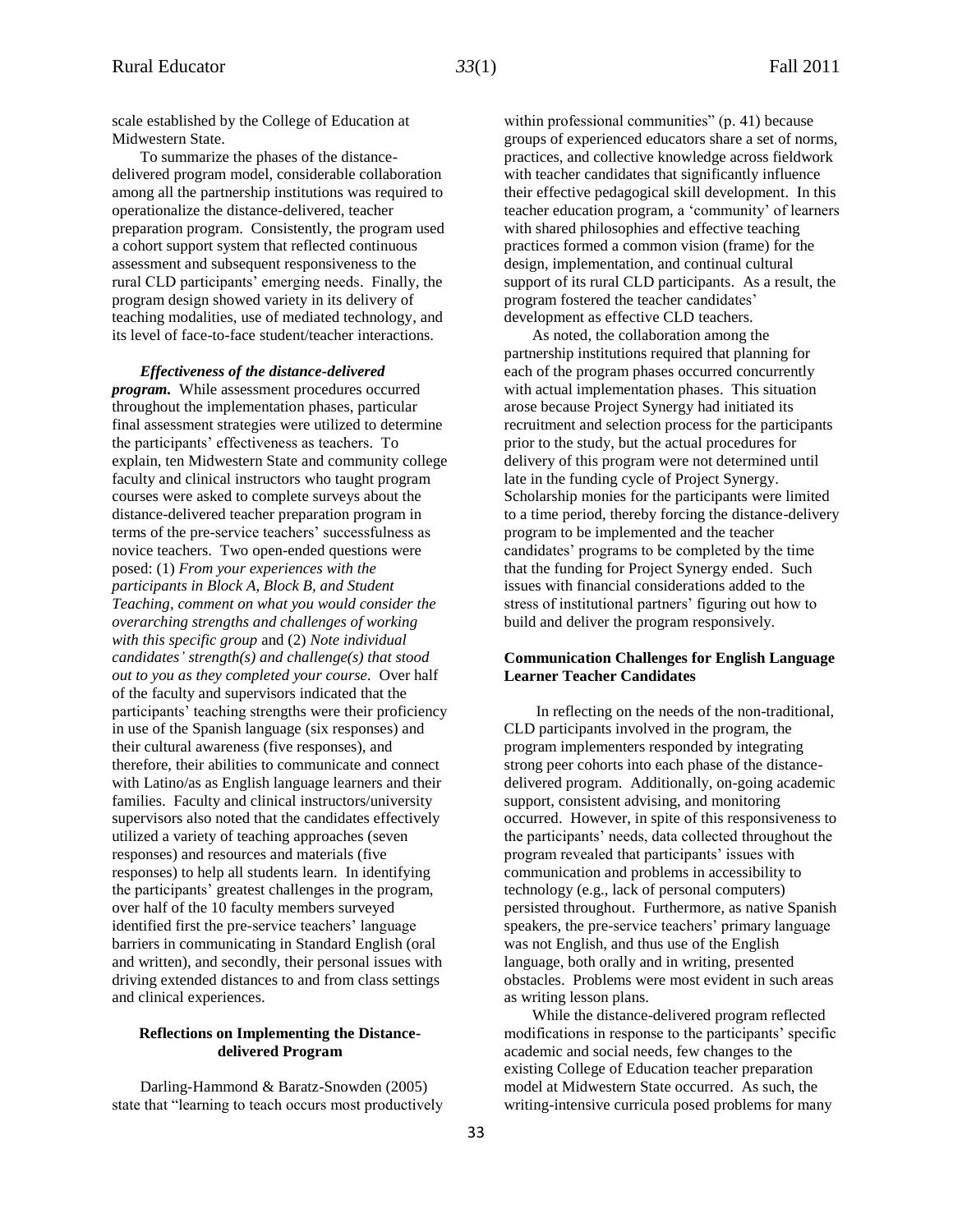#### **Barriers Imposed by Distance**

In terms of implementing the distance-delivered program, barriers imposed by distances proved challenging for the institutional partners. The extreme distances among the school districts, the community colleges, and Midwestern State frequently hindered effective communications and slowed the collaborative processes. Driving was inevitable; even the participants expressed concerns regarding the financial demands made on them due to travel. Distances lessened the participants' direct contact with faculty and advisors. Even although some Project Synergy staff and partnership staff were located in the rural areas, the pre-service teachers' opportunities for direct contact were limited due to distant locations imposed by their jobs and family situations, as well as the distances among the partner sites.

Distance also impacted the effectiveness of key content delivery. The program implementers considered that the pre-service teachers' conceptual learning of planning and preparation pedagogy (e.g., lesson plan design and implementation) was affected by the distance delivery component of professional coursework, or more specifically, the Block A courses. As described, the teacher candidates' instruction for Block A consisted of a hybrid "oncampus-intensive-two-weeks course" and an "offcampus-online-mediated course," with clinical instructors/university supervisor offering on-site academic support. This hybrid method of delivery negatively affected the participants' learning and thus limited their initial effectiveness in demonstrating pedagogical understanding.

#### **Implications for Teacher Education**

In this study, the researchers described the design, implementation, and evaluation of a distancedelivered teacher preparation program to rural, CLD participants, as they trained to be effective teachers. Findings indicated that collaborative endeavors were critical to the program's development, and that the successfulness of such a collaborative partnership has significant implications for the field of teacher education. The ultimate success story for the partner institutions, however, was the graduation of 13 of the 15 participants with bachelor degrees in education effective, bilingual teachers who could return to their rural school districts and increase the number of CLD

teachers in the region. At the close of the study, the remaining two participants were still in progress of completing their final coursework and requirements and had plans to graduate the following year. Because Midwestern State and its partners acknowledged various implementation issues in the discussion of its program, specific implications for future research endeavors can be drawn.

#### **Implication #1**

Distance-delivered models of teacher preparation can produce teachers who display effective teaching characteristics. However, this model demonstrated how delivery concerns may have impacted the teacher candidates' development of effective lesson design; thus, each component within the model for preparing the teacher candidates' pedagogical understanding must be evaluated critically. Future distance-delivered program endeavors need to consider elements of (a) time required by teacher candidates to process methods coursework in distance learning settings, (b) modification of core tasks to reflect communication issues likely to appear for distance learners, particularly English language learners, and (c) the positive impact that intertwining the core tasks of teaching—cultural competence and experience, reflection, and study—within the clinical practicum has upon the cultural experiences of rural and diverse student populations.

#### **Implication #2**

Utilizing community resources via "grow your own" pre-service teacher training programs can be a viable means for meeting the needs of CLD students in rural areas. In this model, the CLD teacher candidates were effective at responding to their pupils with a level of comfort or familiarity—aided by commonalities of ethnicity, language, community, and heritage. The participants showed cultural responsiveness by knowing how to connect the home and rural community experiences of their pupils, and because the candidates were Spanish speakers, they additionally offered language resources to both the school and the community. Their awareness of rural living provided them added experiential knowledge to facilitate their students' learning.

#### **Conclusions**

The challenge of providing for the effective teaching of CLD students, particularly in rural, remote areas of the US, continues. Universities, colleges, and local school districts together must meet this challenge. While Flores, Keehn, and Pérez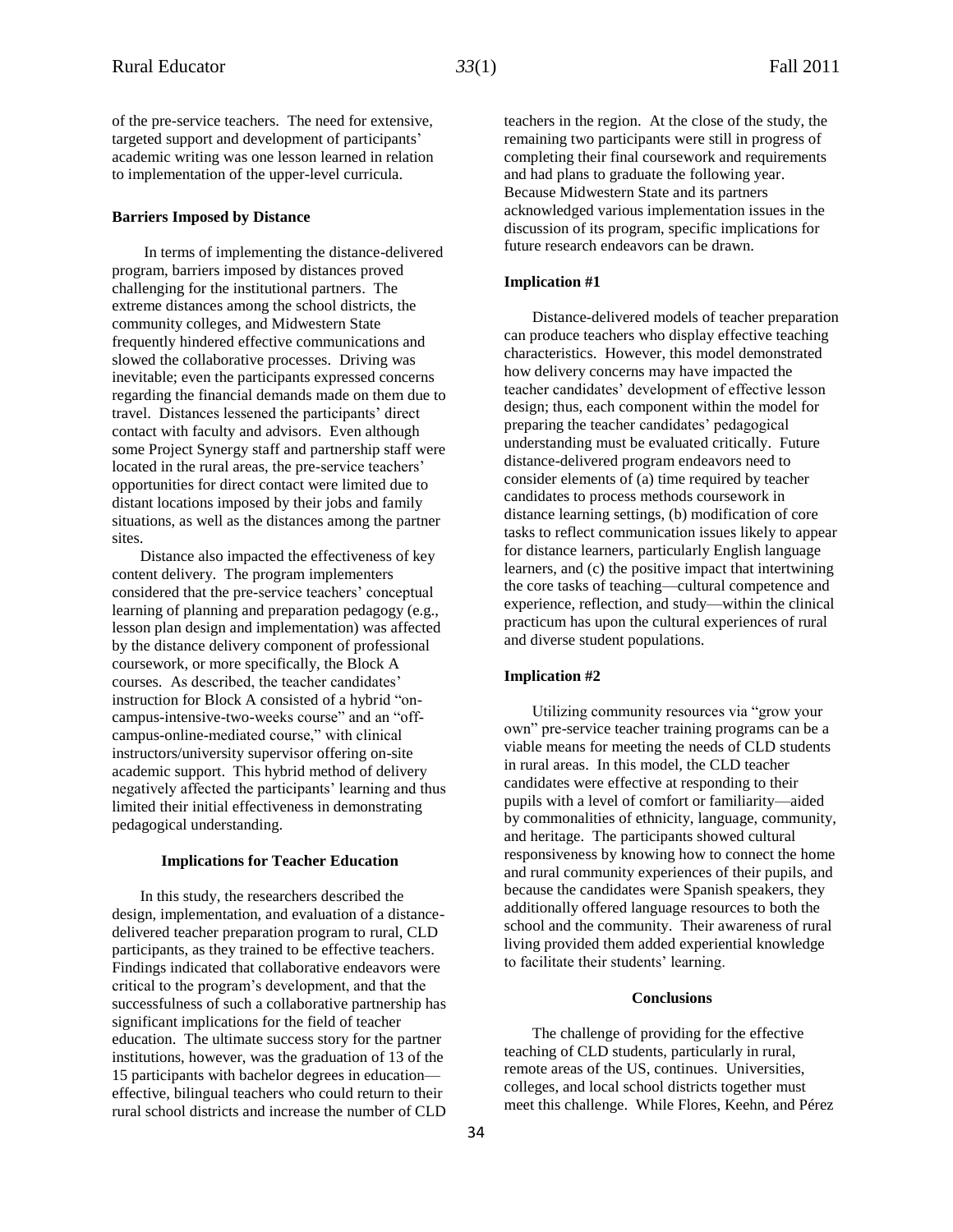(2002) assert that the grow-your-own approach is a feasible, asset-based alternative to rural districts' desperate attempt to recruit teachers of color, the description of this teacher preparation program showed how extensive the collaborative nature of partnerships needs to be in order to successfully implement such a program. Findings from this study reflected that funding for all components of the program is essential. Implementers across the partnerships also acknowledged that even though they planned program components with nontraditional CLD participants' backgrounds in mind, barriers, such as the participants' lack of academic

#### **References**

- Achinstein, B., Ogawa, R. T., Sexton, D., & Freitas, C. (2010). Retaining teachers of color: A pressing problem and a potential strategy for "hard-to-staff" schools. *Review of Educational Research, 80*(1), 71-107.
- Becket, D. R. (1998). Increasing the number of Latino and Navajo teachers in hard-to-staff schools. *Journal of Teacher Education, 49*(3), 196-206.
- Bernal, C., & Aragon, L. (2004). Critical factors affecting the success of paraprofessionals in the first two years of career ladder projects in Colorado. *Remedial and Special Education, 25*(4), 205-213.
- Bransford, J., Darling-Hammond, L, & LePage, P. (2005). Introduction. In L. Darling-Hammond & J. Bransdord (Eds.). *Preparing teachers for a changing world: What teachers should learn and be able to do* (pp. 1-39). San Francisco: Jossey-Bass.
- Cochran-Smith, M. (2004). *Walking the road: Race, diversity, and social justice in teacher education*. New York: Teachers College Press.
- Darling-Hammond, L., & Baratz-Snowden, J. (Eds.). (2005). *A good teacher in every classroom.* San Francisco: Jossey-Bass.
- Darling-Hammond, L., Hammerness, K., Grossman, P., Rust, F., & Shulman, L. (2005). The design of teacher education programs. In L. Darling-
- Hammond & J. Bransford (Eds.), *Preparing teachers for a changing world: What teachers should learn and be able to do* (pp. 390-441). San Francisco: Jossey-Bass.
- Flores, B. B., Keehn, S., & Pérez, B. (2002). Critical need for bilingual education teachers: The potentiality of *normalistas* and paraprofessionals. *Bilingual Research Journal, 26*(3), 501-520.

Flores, B. B., Clark, E. R., Claeys, L., & Villareal, A.

language proficiency, still presented significant obstacles. Despite these noted challenges, all teacher educators have an obligation to design and sustain collegiate environments conducive to recruiting and supporting CLD teachers into the existing teaching force. The need for rural CLD teachers is and will continue to be significant (Heimbecker, Medina, Peterson, Redsteer, & Prater, 2002). As reflected in this study, CLD teacher candidates offered significant cultural responsivity to rural, diverse populations of students—an effective teaching characteristic that is desperately needed for today's children.

(2007). Academy for teacher excellence: Recruiting, preparing, and retaining Latino teachers through learning communities. *Teacher Education Quarterly, 34*(4), 53-69.

- Gay, G. (2002). Preparing for culturally responsive teaching. *Journal of Teacher Education*, *53*(2), 106-116.
- Gay, G., Dingus, J. E., & Jackson, C. W. (2003). *Recruiting teachers of color*. Denver, CO: Education Commission of the States.
- Guiterrez, R. (2006). Beyond essentialism: The complexity of language in teaching mathematics to Latino/a students. Unpublished doctoral dissertation, Kansas State University at Manhattan, KS.
- Heimbecker, C., Medina, C., Peterson, P., Redsteer, D., & Prater, G. (2002) Reaching American Indian special/elementary educators through a partnership with a Navajo Nation school district. *Remedial & Special Education, 23*(6), 372-378.
- Jung, L. A., Galyon-Keramidas, C., Collins, B., & Ludlow, B. (2006). Distance education strategies to support practica in rural settings. *Rural Special Education Quarterly, 25*(2), 18-24.
- Knapczyk, D., Chapman, C., Rodes, P., & Chung, H. (2001). Teacher preparation in rural communities through distance education. *Teacher Education and Special Education, 24*(4), 402-407.
- Ladson-Billings, G. (1995). Toward a theory of culturally relevant pedagogy. *American Educational Research Journal, 32*(3), 465-491.
- Menlove, R., & Lignugaris/Kraft, B. (2004). Preparing rural distance education pre-service special education teachers to succeed. *Rural Special Education Quarterly, 23*(2), 18-26.
- Moll, L. C., Armanti, C., Neff, D., & Gonzalez, N. (1992). Funds of knowledge for teaching: Using a qualitative approach to connect homes and